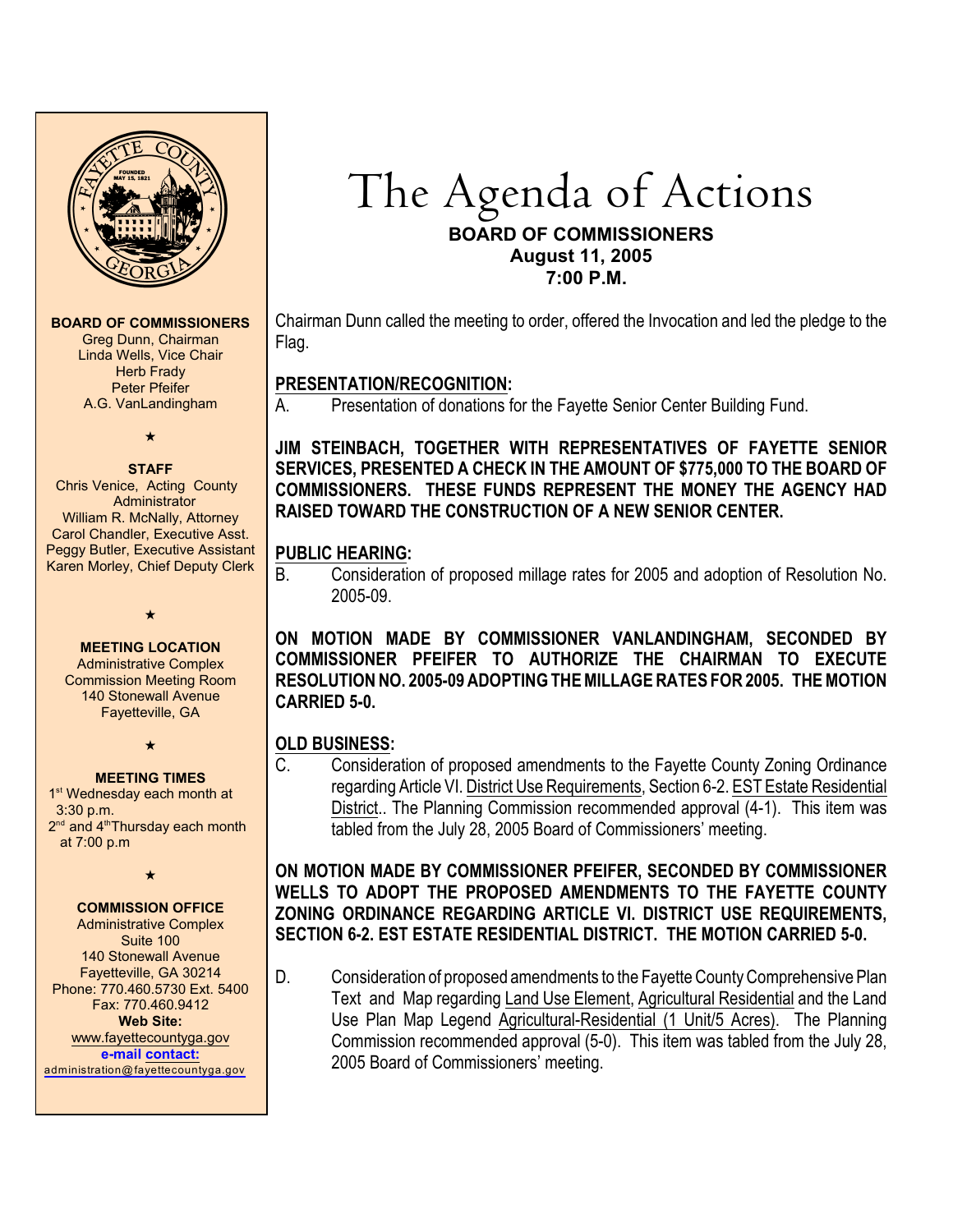**Agenda of Actions August 11, 2005 Page 2**

**ON MOTION MADE BY COMMISSIONER PFEIFER, SECONDED BY COMMISSIONER WELLS TO ADOPT THE PROPOSED AMENDMENTS TO THE FAYETTE COUNTY COMPREHENSIVE PLAN TEXT AND MAP REGARDING LAND USE ELEMENT, AGRICULTURAL RESIDENTIAL AND THE LAND USE PLAN MAP LEGEND AGRICULTURAL-RESIDENTIAL (1 UNIT/5 ACRES). THE MOTION CARRIED 5-0.** 

#### **NEW BUSINESS:**

E. Discussion of proposed salaries for Juvenile Court Judges.

**ON MOTION MADE BY COMMISSIONER FRADY, SECONDED BY COMMISSIONER VANLANDINGHAM TO DENY THIS REQUEST. THE MOTION CARRIED 5-0.**

#### **CONSENT AGENDA: ON MOTION MADE BY COMMISSIONER VANLANDINGHAM, SECONDED BY COMMISSIONER WELLS TO APPROVE THE CONSENT AGENDA AS PRESENTED. THE MOTION CARRIED 5-0.**

- 1. Approval of staff's recommendation for a budget adjustment for the Sheriff's Department to increase Criminal Investigations Division overtime regular \$1,456.48 for reimbursement from the U.S. Department of Treasury for fiscal year 2005.
- 2. Approval to authorize Mallett Consulting, Inc. to direct Flynn Finderup, Architects to complete the Construction Documents for the Fayette Senior Center in the amount of \$104,850.
- 3. Approval of staff's recommendation to purchase additional ambulance from Ten-8 Fire Equipment, Inc. in the amount of \$125,759.
- 4. Approval of reorganizational changes as proposed by the Acting County Administrator.
- 5. Approval of recommendations on various tax abatements.
- 6. Approval of recommendations on various tax refunds.

## **PUBLIC COMMENT:**

Members of the public are allowed up to five minutes each to address the Board on issues of concern other than those items which are on this evening's agenda.

**Mike Smola :** Mike Smola appeared on behalf of the Tyrone Town Council asking for the Board of Commissioners' assistance in siting a recently approved library for the Town of Tyrone.